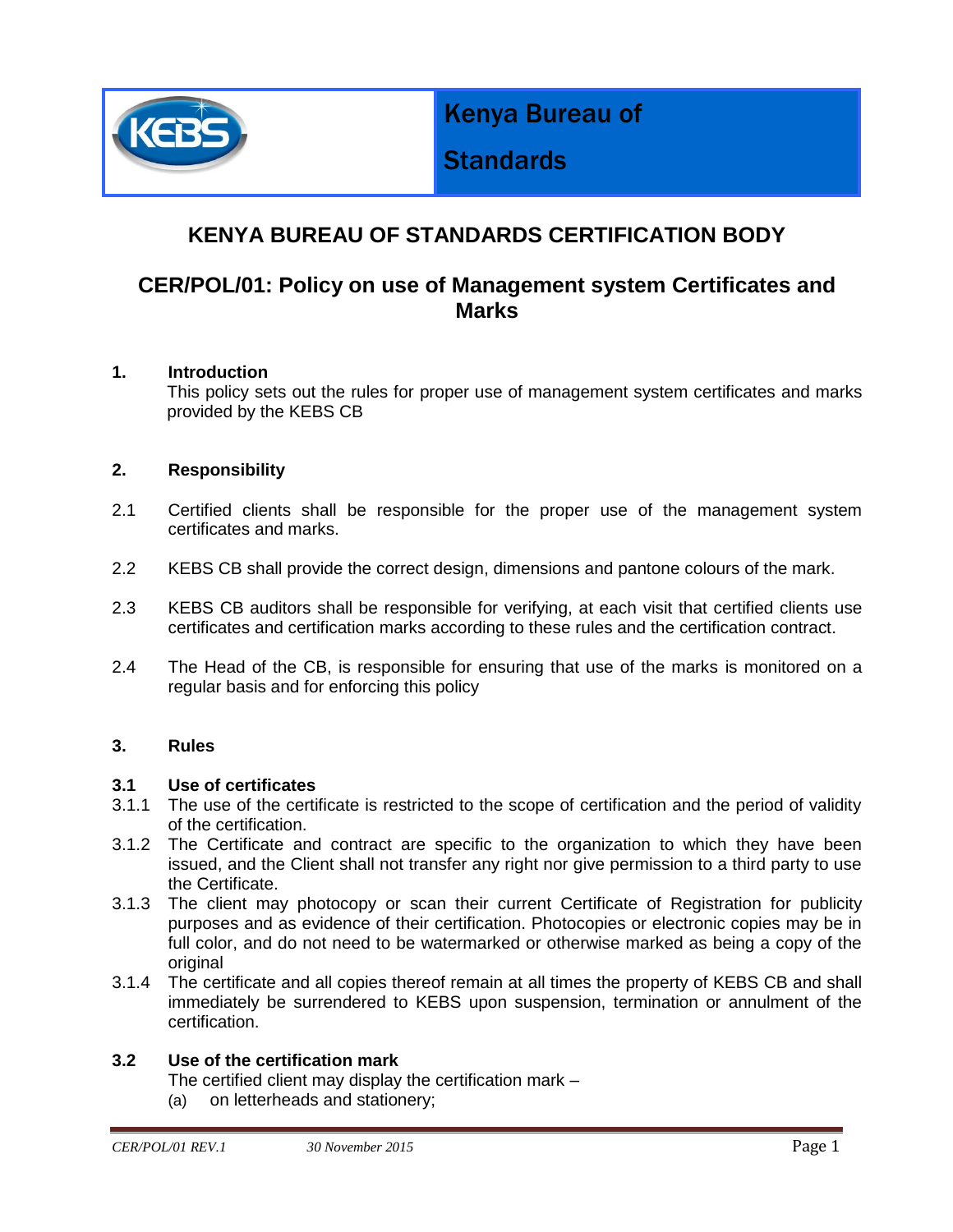- (b) in advertising or promotional material
- (c) on a panel or signpost that identifies client's premises or the nature of the client's business;
- (d) On a fleet vehicle or delivery vehicle, on condition that it is clear from such display that the certification logo relates to the subject of certification.
- (e) The certified client may print the following wording on a fleet vehicle or container packaging provided the name of the organization is included in the wording:

**'XXX: YYY: ZZZ Certified Organization,'** where XXX is the name of the certified client and YYY is full code of the relevant management system standard and ZZZ is the KEBS CB. E.g. Company Z: ISO 9001:2008 certification organization by KEBS CB.

Note: This wording may be accompanied by the certification mark

- (f) The KEBS CB controls the use of any certification statement on product packaging or in accompanying information that the certified client has a certified management system. Product packaging is considered as that which can be removed without the product disintegrating or being damaged. Accompanying information is considered as separately available or easily detachable. Type labels or identification plates are considered as part of the product. The statement shall in no way imply that the product, process or service is certified by this means. The statement shall include reference to:
	- i. Identification (e.g. brand or name) of the certified client
	- ii. The type of management system (e.g. quality, environment) and the applicable standard
	- iii. The certification body issuing the certificate.

The following table provides guidance on proper use of the certification mark:

|                          |                        | On Product   On larger packaging used   On<br>transportation of pamphlets, etc. for<br>for <b>f</b><br><b>product</b> | letterhead,<br>advertisement |
|--------------------------|------------------------|-----------------------------------------------------------------------------------------------------------------------|------------------------------|
| <b>Without Statement</b> | <u>l Not allowed I</u> | Not allowed                                                                                                           | <b>Allowed</b>               |
| With statement           | <b>Allowed</b>         | <b>Allowed</b>                                                                                                        | <b>Allowed</b>               |

- (g) The use of the Certification Logo on publicity material is subject to the certified organization identifying the specific areas for which it is certified, and ensuring that the certification is not implied for non-certified activities.
- (h) A certified organization may also display the logo of the accreditation body if KEBS CB has been accredited for the specific scope. Such display must be according to the requirements of the accreditation body.
- (i) The right to use the certification mark by the organization cannot be assigned to or acquired by any other person, entity, or corporation (including through a change of ownership of the organization) without KEBS CB's prior written consent.
- (j) Upon a reduction of the scope of certification, the client shall amend all advertising material referring to its certification to properly reflect the reduced scope.
- (k) The client shall amend all advertising matter when the scope of certification has been reduced.